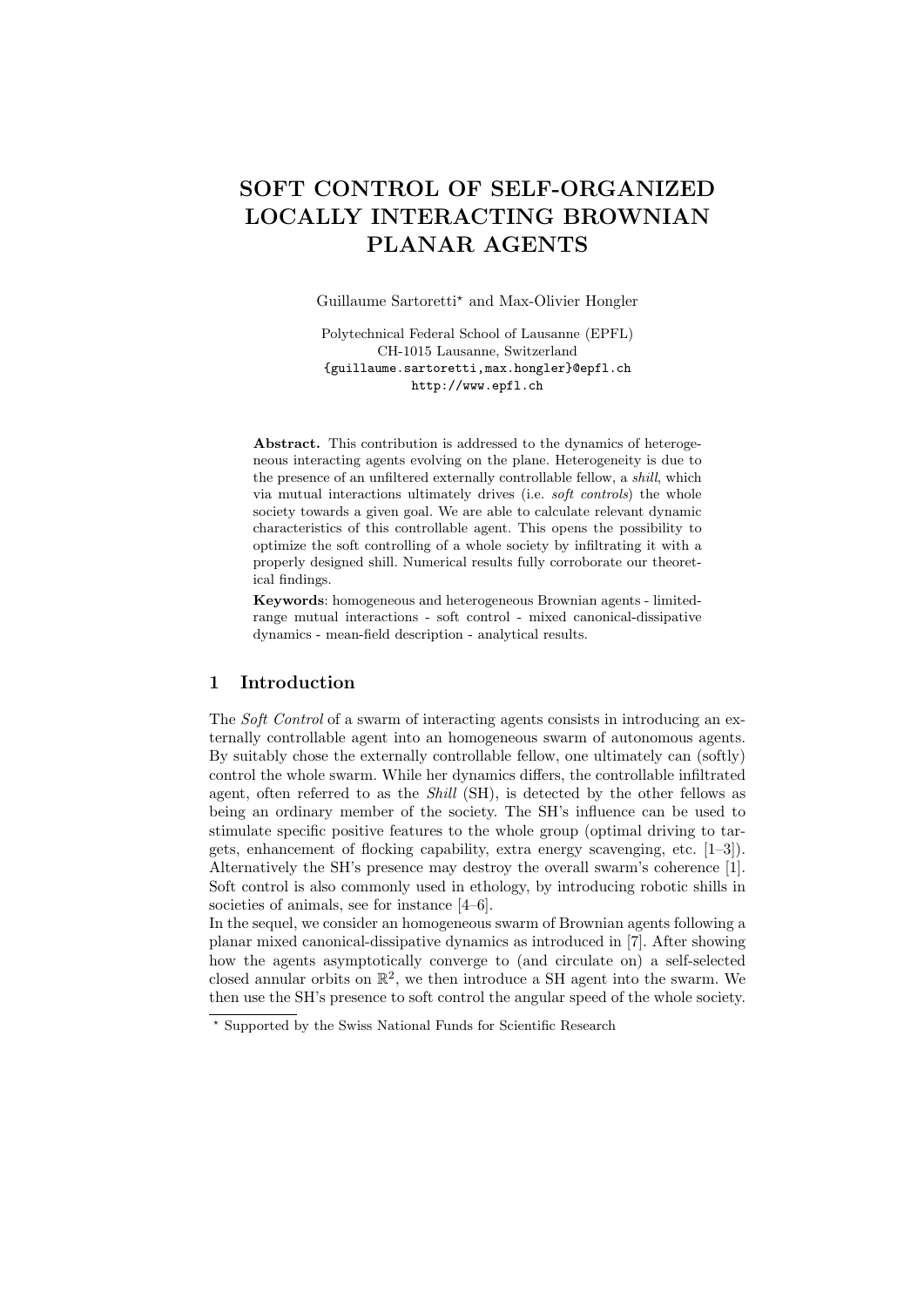2 Soft Control of Self-Organized Locally Interacting Brownian Planar Agents

## 2 Interacting Diffusion Processes on  $\mathbb{R}^2$

For  $\overline{\mathbf{X}}(t) = (\mathbf{X}_1(t), \mathbf{X}_2(t), \cdots, \mathbf{X}_N(t)) \in \mathbb{R}^{2N}$  with  $\mathbf{X}_k(t) = (x_{1,k}(t), x_{2,k}(t)) \in$  $\mathbb{R}^2$ , our class of dynamics is given by a collection of N mutually interacting planar Brownian agents evolving according to a set of Stochastic Differential Equations (SDE) on  $\mathbb{R}^{2N}$ :

$$
\begin{cases} d\mathbf{X}_k(t) = dt \left[ \mathcal{A}_k(t) - \Lambda \left( \mathcal{L}_{k,\rho}(t) - \mathcal{H}(\mathbf{X}_k) \right) \right] \nabla \mathcal{H}(\mathbf{X}_k) + \sigma d\mathbf{W}_k(t), \\ \mathbf{X}_k(0) = \mathbf{X}_{0,k}, \end{cases}
$$
(1)

where  $\sigma, \Lambda \in \mathbb{R}^+$  are control parameters, and the definitions of the dynamical inputs are:

i) the Hamiltonian function  $\mathcal{H}(x_1, x_2) : \mathbb{R}^2 \to \mathbb{R}^+$  are used to define a family of closed, non-intersecting, planar curves with equations given by

$$
[\mathcal{H}(x_1, x_2) - R] = 0, \forall R > 0. \text{ We note } \nabla \mathcal{H}(\mathbf{X}_k) = \left. \begin{pmatrix} \frac{\partial}{\partial x_1} \mathcal{H}(x_1, x_2) \\ \frac{\partial}{\partial x_2} \mathcal{H}(x_1, x_2) \end{pmatrix} \right|_{\mathbf{X}_k}
$$

ii) the tangent dynamical map at the origin. In absence of noise source  $(\sigma \equiv 0)$ , the origin is a singular point of Eq.(1) and its associated linear map  $\mathcal{A}_k(t)$ :

$$
\mathcal{A}_{k}(t) = \begin{pmatrix} \frac{N_{k,\rho}(t)}{N} - \frac{1}{M} & \frac{N_{k,\rho}(t)}{N} \\ -\frac{N_{k,\rho}(t)}{N} & \frac{N_{k,\rho}(t)}{N} - \frac{1}{M} \end{pmatrix}
$$
(2)

where  $M \in [1, N] \subseteq \mathbb{R}^+$  is a control parameter and  $(N_{k,\rho}(t)/N)$  is the fraction of the total swarm detected by agent  $a_k$  in the neighborhood  $\mathcal{D}_{k,o}(t)$ defined as:

$$
\mathcal{D}_{k,\rho}(t) = \left\{ \mathbf{X} \in \mathbb{R}^2 \mid \|\mathbf{X} - \mathbf{X}_k(t)\|_2 \le \rho \right\} \tag{3}
$$

iii) the self-adaptive Hamiltonian level. The scalar quantity:

$$
\mathcal{L}_{k,\rho}(t) := \frac{1}{N_{k,\rho}(t)} \sum_{i \in V_{k,\rho}(t)} \mathcal{H}(\mathbf{X}_i)
$$

where  $N_{k,\rho}(t)$  has been defined in ii). The summation extends over the agents' set  $V_{k,\rho}(t) := \{i \mid \mathbf{X}_i \in \mathcal{D}_{k,\rho}(t)\}\$ 

iv) the noise sources.  $d\mathbf{W}_k(t) = (dW_{1,k}(t), dW_{2,k}(t))$  are 2N independent standard White Gaussian Noise (WGN) processes

**Proposition 1.** For  $t \to \infty$ , the dissipative dynamics Eq.(1) reaches a stationary regime characterized by the time-invariant probability product measure:

$$
P_s(\overline{\mathbf{x}}) d\mathbf{x} = [P_s(\mathbf{x}) d\mathbf{x}]^N \quad \text{with} \quad P_s(\mathbf{x}) d\mathbf{x} = \mathcal{Z}^{-1} \exp\left\{-\frac{A}{\sigma^2} \left[\mathcal{L}_{s,\rho} - \mathcal{H}(\mathbf{x})\right]^2\right\} d\mathbf{x}.
$$
 (4)

where Z is the normalization factor, and  $\mathcal{L}_{s,p}$  is the stationary Hamiltonian level curve statistically reached by the agents.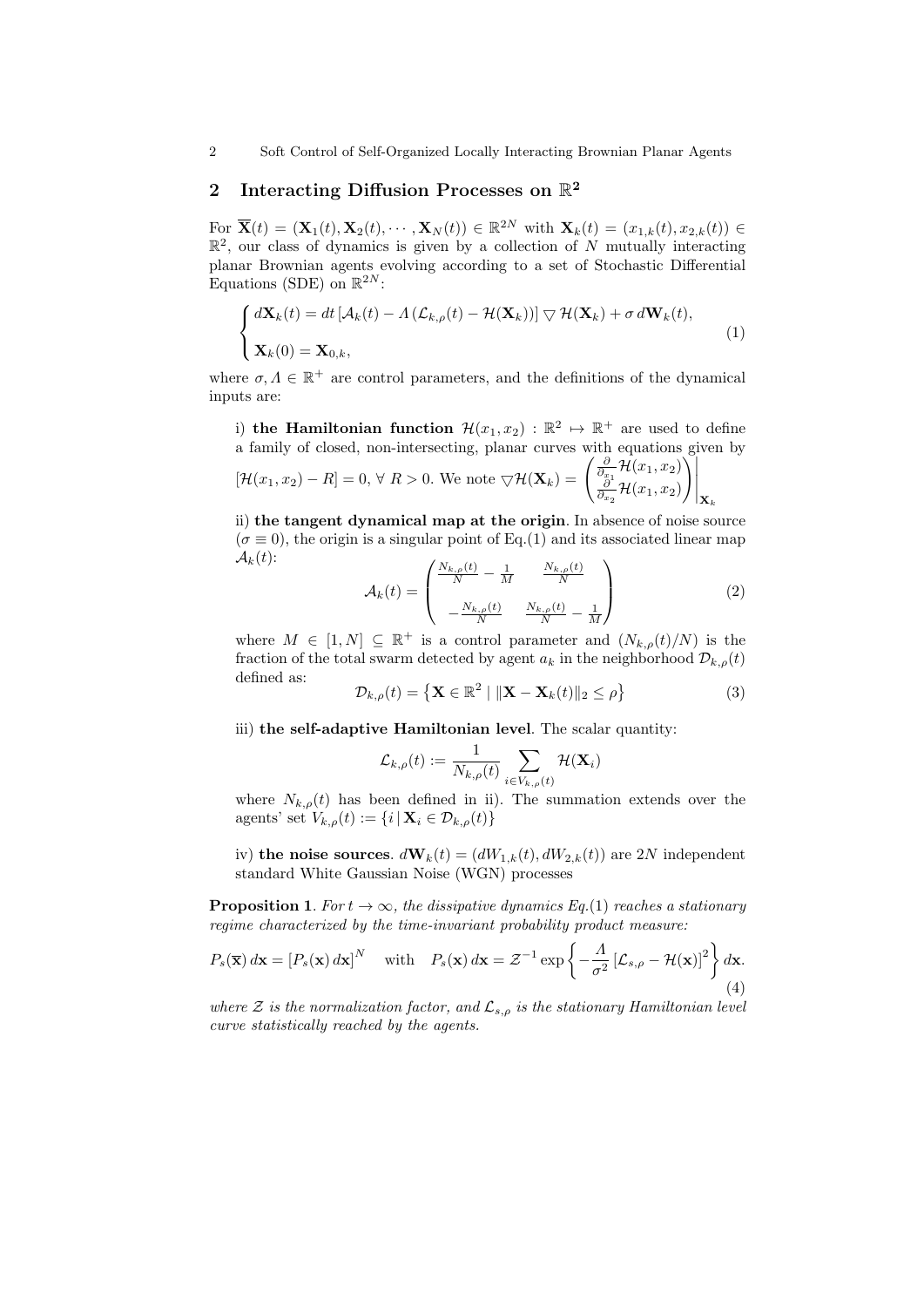#### Proof of Proposition 1.

We first write the Fokker-Planck equation (FPE) associated with the diffusion process of  $Eq.(1)$ :

$$
\partial_t P(\overline{\mathbf{x}}, t | \overline{\mathbf{x}}_0) = -\nabla \cdot \left\{ \left[ \mathcal{A}(t) \nabla \mathcal{H}(\mathbf{x}) - \nabla V_\rho(\overline{\mathbf{x}}, t) \right] \cdot P(\overline{\mathbf{x}}, t | \overline{\mathbf{x}}_0) + \frac{\sigma^2}{2} \nabla P(\overline{\mathbf{x}}, t | \overline{\mathbf{x}}_0) \right\},\tag{5}
$$

with  $A(t)$  the  $(2N \times 2N)$  block-simplectic matrix

$$
\mathcal{A}(t) := \begin{pmatrix} A_1(t) & 0 \\ & \ddots & \\ 0 & A_N(t) \end{pmatrix}, \quad \text{with } A_k(t) = \begin{pmatrix} 0 & \frac{N_{k,\rho}(t)}{N} \\ -\frac{N_{k,\rho}(t)}{N} & 0 \end{pmatrix}
$$

The dissipative component of the drift is derived from the time-dependent generalized potential  $V_{\rho}(\bar{\mathbf{x}}, t)$ , which reads as:  $:=\mathcal{R}_{k}$ ,  $(t)$ 

$$
V_{\rho}(\overline{\mathbf{x}},t) = \sum_{k=1}^{N} \left\{ \left[ \frac{N_{k,\rho}(t)}{N} - \frac{1}{M} \right] + \frac{\Lambda}{2} \left[ \mathcal{L}_{k,\rho}(t) - \mathcal{H}(\mathbf{X}_{k}) \right]^{2} \right\} \nabla \mathcal{H}(\mathbf{x}).
$$
 (6)

The parameters  $\mathcal{R}_{k,\rho}(t)$  and  $\mathcal{L}_{k,\rho}(t)$  in Eq.(6) implicitly depend on the agents' configurations, implying that Eq.(5) is effectively a nonlinear FPE. The potential  $V_{\rho}(\overline{\mathbf{x}},t)$  is globally attractive on  $\mathbb{R}^{2N}$  (i.e  $V_{\rho}(\overline{\mathbf{x}},t) \to \infty$  for  $\|\overline{\mathbf{x}}\| \to \infty$ ). Global attraction on  $\mathbb{R}^{2N}$  in Eq.(1) together with the WGN driving forces imply that the diffusive dynamics is ergodic. Hence, it exists an unique invariant measure  $P_s(\overline{\mathbf{x}})$  implying that both  $\mathcal{R}_{k,\rho}(t)$  and  $\mathcal{L}_{k,\rho}(t)$  asymptotically converge towards stationary (time-independent) values  $\mathcal{R}_{k,s,\rho}$  and  $\mathcal{L}_{k,s,\rho}$ . Moreover, as Eqs.(5) and (6) are invariant under permutations of the agents labeling, we shall have  $\mathcal{R}_{k,s,\rho} =: \mathcal{R}_{s,\rho}$  and  $\mathcal{L}_{k,s,\rho} =: \mathcal{L}_{s,\rho}$  ( $\forall k$ ). Dissipation drives the system to its minimal energy configuration, leading to the specific values  $\mathcal{R}_{s,\rho} \equiv 0$  and to  $\lim_{t\to\infty} \mathcal{A}(t) = \mathcal{A}_s$  with:  $\sim \sqrt{2}$ 

$$
\mathcal{A}_s := \begin{pmatrix} A_s & 0 \\ & \ddots & \\ 0 & A_s \end{pmatrix}, \qquad \mathcal{A}_s = \begin{pmatrix} 0 & \frac{1}{M} \\ -\frac{1}{M} & 0 \end{pmatrix}.
$$

Observe that the gradient  $\nabla V_{\rho}(\bar{\mathbf{x}}, t)$  is systematically orthogonal to the antisymmetric component  $\mathcal{A}(t) \nabla \mathcal{H}(\mathbf{x})$ . This remains true in the stationary regime  $\mathcal{A}_s$ , allowing us to write the stationary solution of the FPE Eq.(5) in the product-form  $P_{\rm s}(\overline{\mathbf{x}})$ :  $\mathbf{v}$ 

$$
P_s(\overline{\mathbf{x}}) = [P_s(\mathbf{x})]^N = \left[\mathcal{N}^{-1}e^{\{V_{s,\rho}(\mathbf{x})\}}\right]^N,
$$
  
\n
$$
V_{s,\rho}(\mathbf{x}) = +\frac{\gamma}{2}\left[\mathcal{L}_{s,\rho} - \mathcal{H}(\mathbf{x})\right]^2
$$
\n(7)

with  $\overline{\mathbf{x}} = (\mathbf{x}_1, \mathbf{x}_2, \cdots, \mathbf{x}_N) \in \mathbb{R}^{2N}$ ,  $\mathbf{x}_k \in \mathbb{R}^2$ . In Eq.(7),  $\mathbf{x} \in \mathbb{R}^2$  stands for one representative agent in the swarm. The product form of  $P_s(\overline{\mathbf{x}})$  explicitly shows that our dynamics propagates chaos, validating the use of a Mean Field (MF) approach, where the behavior of a single agent of the swarm effectively reflects the global dynamics.

Here the stationary regime of the single representative agent  $\mathbf{X}(t) = (x_1(t), x_2(t))$ is characterized by the invariant probability density  $P_s(\mathbf{x})$ :

$$
0 = -\bigtriangledown \left\{ \left[ \mathcal{A}_s \bigtriangledown \mathcal{H}(\mathbf{x}) - \bigtriangledown V_{s,\rho}(\mathbf{x}) \right] \cdot P_s(\mathbf{x}) \right\} + \frac{\sigma^2}{2} \triangle P_s(\mathbf{x}), \tag{8}
$$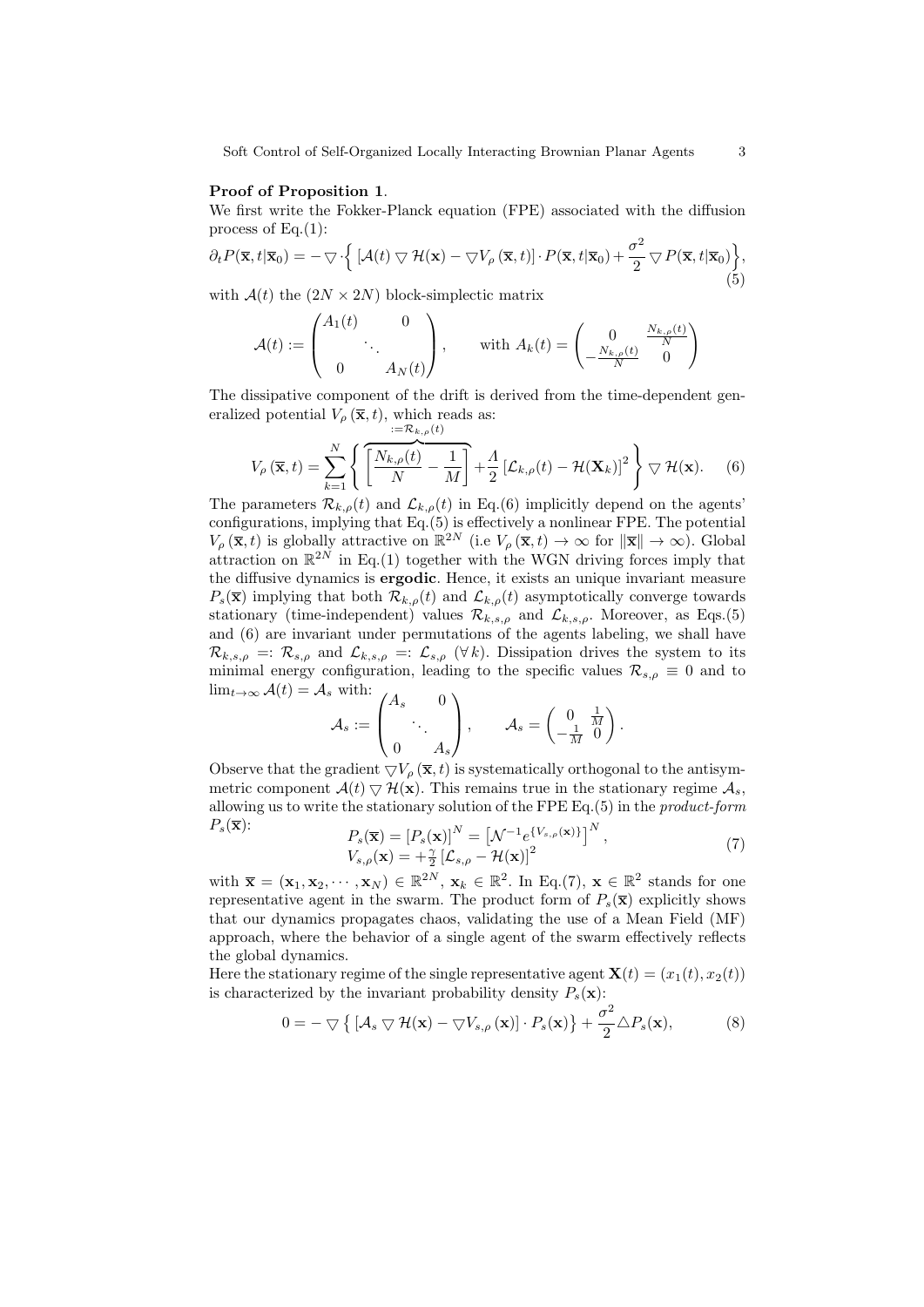Auto-consistency of the nonlinear FPE here implies:

$$
\frac{N_{s,\rho}}{N} = \int_{\mathbf{x} \in D_{s,\rho}} P_s(\mathbf{x}) \, dx_1 \, dx_2 \left( = \frac{1}{M} \right) \tag{9}
$$

 $\Box$ 

where here  $D_{s,o}$  is the stationary representative agent's neighborhood.

Corollary 1. For the harmonic oscillator's Hamiltonian function  $\mathcal{H}(x_1, x_2) = 1/2 (x_1^2 + x_2^2)$  $(10)$ 

and with  $\Lambda \to \infty$ , the stationary probability measure converges to a uniform distribution of the agents on the limit cycle. Following the argument in the caption of Figure 1, the radius of the limit cycle can be in this case explicitly written as



Fig. 1: Left: An example run with  $N = 100$  agents, and a range  $\rho = 1$ . In black, the theoretic limit cycle, and in blue the positions through time of one agent. Right: Geometric explanation of the computation of  $\mathcal{L}_{s,\rho}$ : In the stationary regime, each agent has in average  $\frac{N}{M}$  agent in her neighborhood. As the agents are uniformly distributed on the limit cycle, the number of neighbors is directly correlated with the arc length contained within the neighborhood of each agent. Thus each agent's range exactly encompasses an arc of  $\frac{2\pi}{M}$ , and the rule of cosine in the triangle OAC leads to the result of Eq. $(11)$ .

## 3 Swarm Soft Controlling - Harmonic oscillator Hamiltonian

Now we focus on cylindrically symmetric configurations involving the Hamiltonian Eq.(10), and for these cases we generalize Eq.(1) by allowing the agents to self-adapt their circulation velocities. This can be achieved by replacing the nominal matrix  $\mathcal{A}_k(t)$  in Eq.(2) by  $\mathbb{A}_k$ :

$$
\mathbb{A}_{k} = \begin{pmatrix} \frac{N_{k,\rho}(t)}{N} - \frac{1}{M} & \omega_{k}(t) \frac{N_{k,\rho}(t)}{N} \\ -\omega_{k}(t) \frac{N_{k,\rho}(t)}{N} & \frac{N_{k,\rho}(t)}{N} - \frac{1}{M} \end{pmatrix},
$$
(12)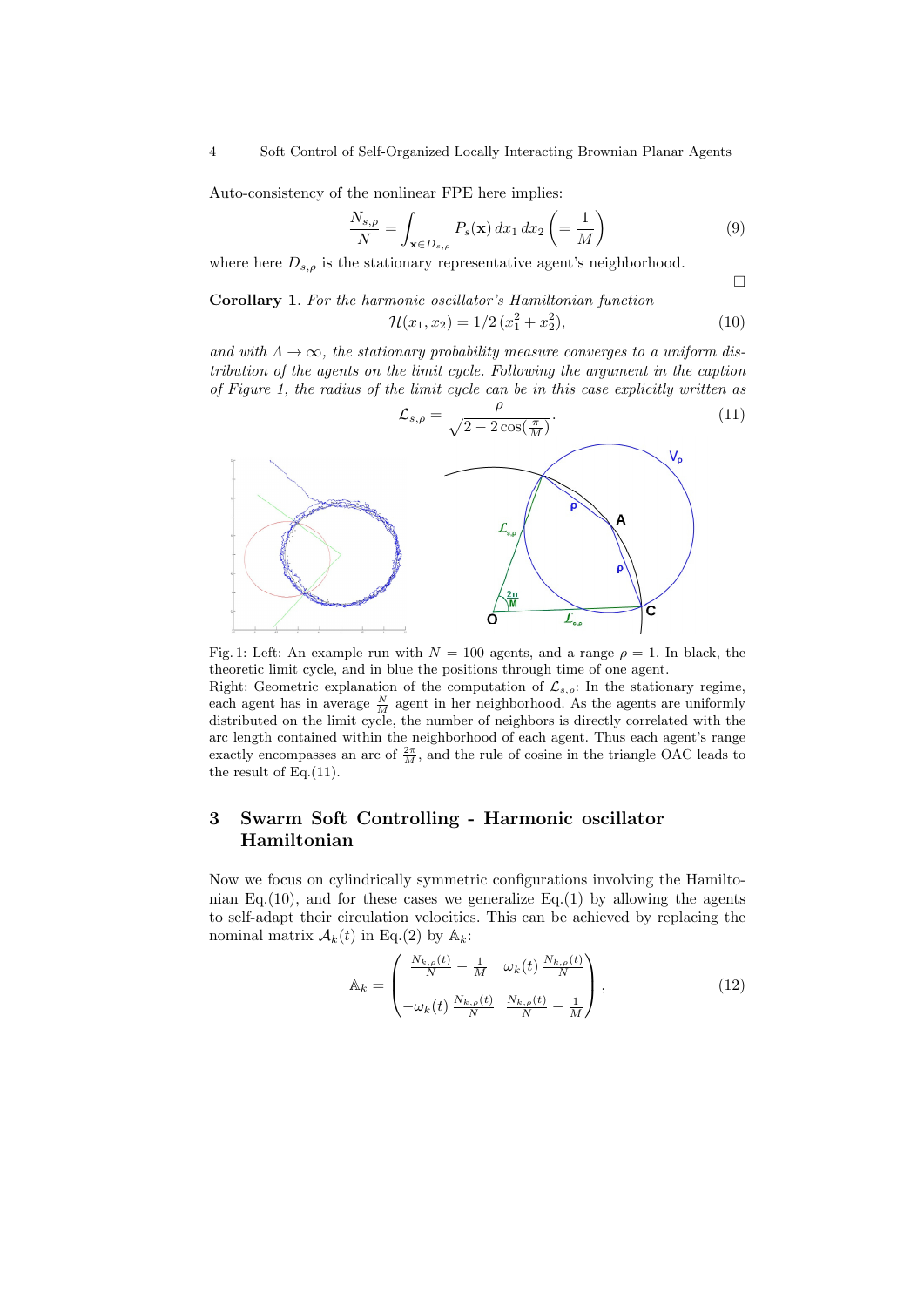where the now adaptive angular velocity  $\omega_k(t)$  of agent  $a_k$  obeys to the relaxation dynamics:

$$
\begin{cases}\n\dot{\omega}_k(t) = \gamma_1 \cdot [\langle \omega \rangle_{k,\rho}(t) - \omega_k(t)] + \gamma_2 \cdot [\Omega - \omega_k(t)], & \omega_k(0) = \omega_{0,k}, \\
\langle \omega \rangle_{k,\rho}(t) := \frac{1}{N_{k,\rho}(t)} \sum_{j \in V_{k,\rho}(t)} \omega_j(t),\n\end{cases}
$$
\n(13)

with  $\gamma_i > 0$   $(i = 1, 2)$ .

Remark. The set of ODE's in Eq.(13) describes an autonomous, systematically dissipative linear dynamical system. Accordingly, the unique resulting attractor is here given by  $\lim_{t \to \infty} \omega_k(t) = \Omega$ ,  $\forall k$ .

#### 3.1 Inhomogeneous swarm - Shill soft controlling mode

Let us now introduce an externally controllable agent, to be called the *shill* (SH) agent, into the swarm. Agent SH is, without loss of generality, taken as  $a_1$  and we assume that we can fix  $\omega_1(t) \equiv \omega_s$ . Regarding the radial dynamics, we assume that SH behaves as an ordinary agent. In presence of SH, the swarm is heterogeneous, thus precluding analytical approaches for general parameter ranges. Nevertheless, for limiting regimes, we will now see that our dynamics still lend itself to an approximate analytical treatment.

We assume in Eq.(1) that the signal to noise ratio (SNR)  $(\Lambda/\sigma^2)$  << 1. In absence of SH, the stationary regime of the homogeneous swarm uniformly distributes the agents along the arcs of a narrow annular ring with radius  $\mathcal{L}_{s,o}$ . The agents circulate with a common angular velocity  $\omega_k \equiv \Omega$ . Let us now introduce SH into the swarm.

We shall consider the cases where  $\omega_s > \Omega$  (the other possibilities can be discussed along the same lines). Taking into account the presence of SH in the swarm, our goal is to first show that for  $\langle \omega \rangle_{k,\rho}(t)$  in Eq.(13), we can approximately write:

$$
\langle \omega \rangle_{k,\rho}(t) \simeq \begin{cases} \frac{\omega_s + \left(\frac{N}{M} - 1\right) \omega_k(t)}{N/M} & \text{when} \quad SH \in V_{k,\rho}(t), \\ \omega_k(t) & \text{otherwise.} \end{cases}
$$
(14)

To heuristically derive Eq.(14), we assume that at initial time  $t = -\infty$ , we have an homogeneous population involving N agents. At time  $t = 0^-$ , this homogeneous swarm has reached its stationary regime, i.e. the agents are confined in a ring close to the cycle  $\mathcal{L}_{s,\rho}$  and their stationary circulation has the common angular velocity  $\omega_k \equiv \Omega$ . For times  $t \geq 0^+$ , we switch on SH's action by imposing  $\omega_1(t) \equiv \omega_s > \Omega$ . Via mutual interactions, SH is able to enhance the  $a_k$ 's angular velocities for  $k = 2, \ldots, N$ . Therefore, besides the intrinsic dissipation mechanism given in Eqs.(1) together with Eqs.(12) and (13), the  $a_k$ 's ( $k = 2, ..., N$ ) do effectively scavenge rotational energy from SH and ultimately an energy balance will be reached.

For large populations  $N$ , we assume SH's influence to be **quasi-adiabatic**. That is to say, we assume that the  $a_k$ 's distribution on the limit cycle  $\mathcal{L}_{s,\rho}$  remains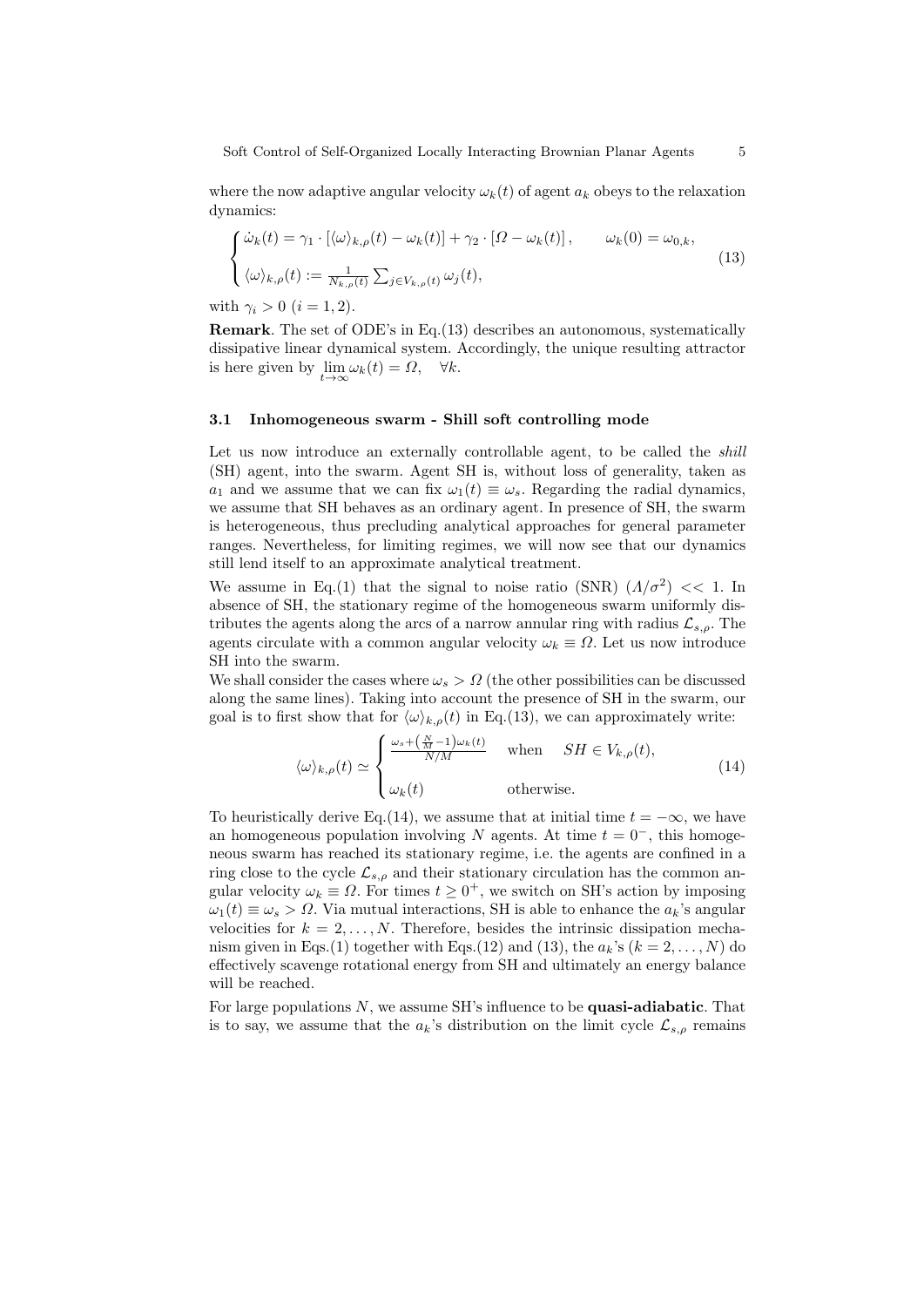essentially unaltered. Since we choose SH's angular speed  $\omega_s \equiv \omega_1 > \Omega$  and because SH itself circulates with high probability inside the thin annulus  $\mathcal{L}_{s,o}$ , SH periodically crosses the  $V_{k,\rho}(t)$  for  $k = 2, 3, ..., N$ . During the SH's transit time inside  $V_{k,\rho}(t)$ , interaction with SH enhances  $\omega_k$ . Conversely, when SH lies outside  $V_{k,\rho}(t)$ , then  $\omega_k$  freely relaxes towards  $\Omega$ . To be consistent with the adiabatic energy exchange assumption, the SH's influence on  $\omega_k$  during one  $V_{k,\rho}(t)$  over-crossing has to remain small. At a given time t, and for a tagged  $a_k$   $(k = 2, 3, \ldots, N)$ , two configurations are alternatively realized depending on whether SH belongs to  $V_{k,\rho}(t)$  or not:

i) SH  $\notin V_{k,\rho}(t)$ : only regular neighbors surround  $a_k$ . Their individual speed very slightly differs from  $\omega_k(t)$ . These differences are due to SH leaving the neighboring  $a_k$ 's  $V_{k,\rho}(t)$  at different successive times. Some of the neighbors of  $a_k$  will have an angular velocity slightly higher than  $\omega_k(t)$  (the rapids), while others will have a slightly lower angular velocities (i.e. the slows). SH's constant rotation, always leaves a wake of agents with a slight angular velocity enhancement in SH's trail. Constant rotation implies that the rapids and slows are approximatively spatially distributed symmetrically with respect to  $a_k$  and close to the cycle  $\mathcal{L}_{s,o}$ . As the  $a_k$ 's neighbors present in  $V_{k,o}(t)$  are approximately uniformly distributed on the cycle  $\mathcal{L}_{s,o}$ , on average the numbers of rapids and slows are identical. Hence, the average speed of the agents in  $V_{k,\rho}(t)$  is approximately  $\omega_k(t)$  (i.e. the *rapids* approximately compensate for the slows).

ii) SH  $\in V_{k,\rho}(t)$ : here we invoke the fact that  $a_k$  has in average  $\frac{N}{M}$  neighbors. Using i) for the  $\frac{N}{M} - 1$  regular neighbors of  $a_k$  and taking into account SH's presence, the weighted average of the angular velocities leads to the first line in Eq.(14).

Using Eq.(14) into Eq.(13) enables to write:

$$
\dot{\omega}_k(t) = \begin{cases} \n\left(\gamma_1 \frac{M}{N} + \gamma_2\right) \cdot \left[\frac{\gamma_1 \frac{M}{N} \omega_s + \gamma_2 \Omega}{\gamma_1 \frac{M}{N} + \gamma_2} - \omega_k(t)\right],\\ \n\gamma_2 \cdot \left[\frac{\Omega}{\omega_2} - \omega_k(t)\right].\n\end{cases} \tag{15}
$$

For an ultra-fast relaxation regime  $\gamma_k \to \infty$   $(k = 1, 2)$ , Eq.(15) implies:

$$
\omega_k(t) \simeq \begin{cases} \nu_1 & \text{when SH in } V_{k,\rho}(t), \\ \nu_2 & \text{otherwise.} \end{cases}
$$
 (16)

Now, we can calculate the time spend into the alternative states of Eq.(16). To this aim consider Figure 2, where we sketch the approximative resulting behavior for an arbitrary agent  $k$  together with  $SH$ . In view of Figure 2, we now can write:

$$
\begin{cases} \frac{2\pi}{M} + T_1 \cdot \nu_1 = T_1 \cdot \omega_s & \Rightarrow T_1 = \frac{2\pi}{M(\omega_s - \nu_1)},\\ \frac{pi}{M} + T_2 \cdot \omega_s = T_2 \cdot \nu_2 + \frac{2M-1}{M}\pi & \Rightarrow T_2 = \frac{(2M-2)\pi}{M(\omega_s - \nu_2)}. \end{cases} \tag{17}
$$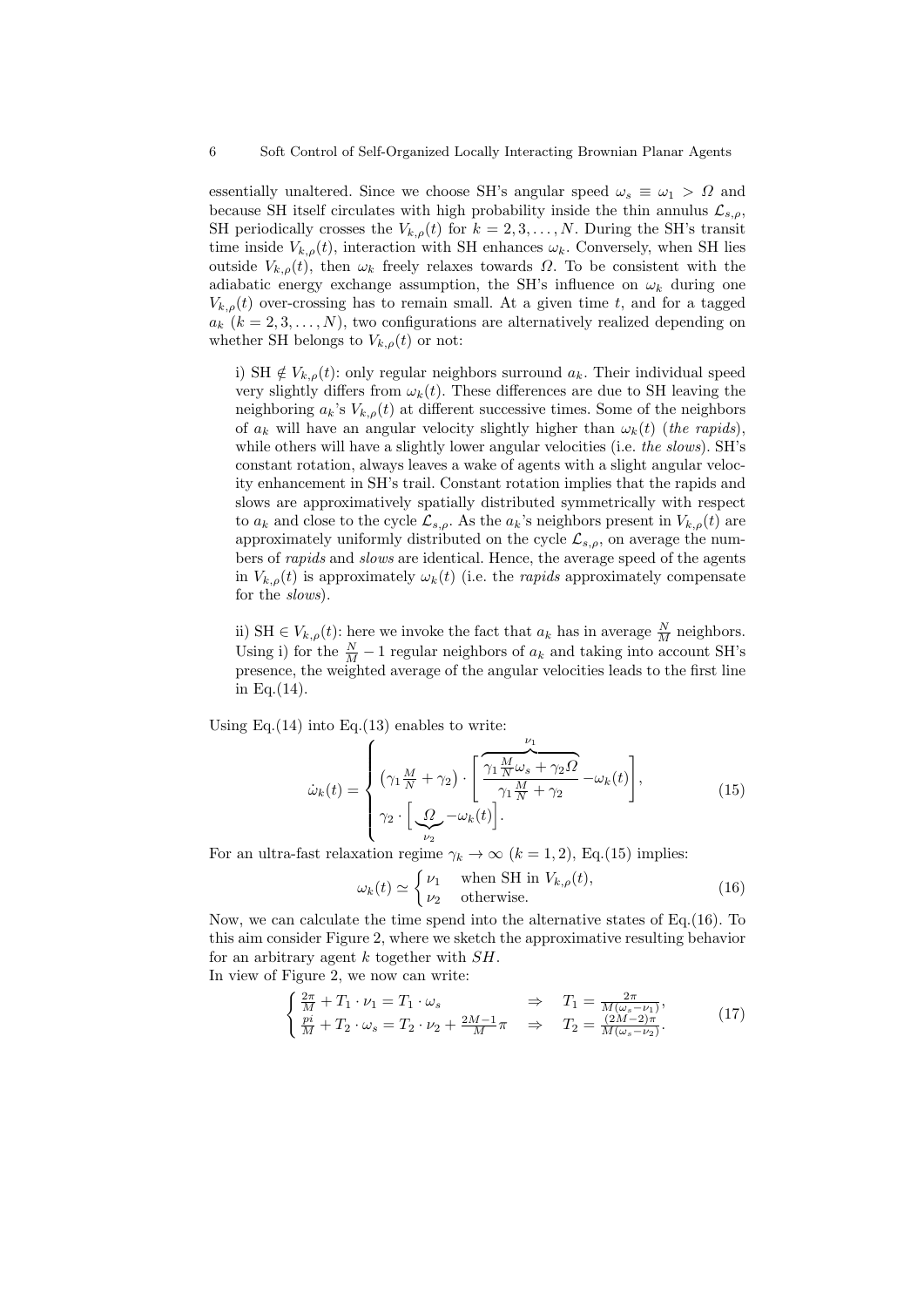

Fig. 2: Computation of the time intervals  $T_1$  and  $T_2$  spent by the agents in each of the states of Eq.(16). The state 1 starts when SH enters the agent's range (that is when their phase differs by  $\frac{\pi}{M}$  in one direction), and lasts until they differ by  $\frac{\pi}{M}$  in the other direction. Then, the time interval  $T_2$  lasts until SH re-enters the agent's range, that is when their phases differ of  $\frac{2M-1}{M}\pi$ .

Hence, on a single time period  $T = T_1 + T_2$ , the resulting weighted average angular velocity yields:

$$
\omega_{ave} = \frac{T_1 \cdot \nu_1 + T_2 \cdot \nu_2}{T_1 + T_2} = \underbrace{\frac{\gamma_2 N}{\gamma_1 + \gamma_2 N}}_{\alpha(N, \gamma_1, \gamma_2)} \cdot \Omega + \underbrace{\frac{\gamma_1}{\gamma_1 + \gamma_2 N}}_{\beta(N, \gamma_1, \gamma_2)} \cdot \omega_s.
$$

Note that  $\alpha(N, \gamma_1, \gamma_2)+\beta(N, \gamma_1, \gamma_2)=1$  and  $[\alpha(N, \gamma_1, \gamma_2)/\beta(N, \gamma_1, \gamma_2)]=N(\gamma_2/\gamma_1)$ . Hence, we consistently observe that  $\lim_{N\to\infty} \alpha(N, \gamma_1, \gamma_2) = 1$ , showing that the SH's relative influence is reduced with the population size N.

Figure 3 shows numerical results for a swarm of  $N = 2000$  agents for time  $t \in [0; 100]$  with  $M = 4$ . Input parameters are

$$
\begin{array}{ccc}\n\sigma = 0.5 & \rho = 1 & \Omega = -0.2 \\
\gamma_1 = 40 & \gamma_2 = 1 & \omega_s = 31.4\n\end{array}\n\Rightarrow \omega_{ave} = 0.4.
$$

Note that some agents end up in the vicinity of the origin. These agents will asymptotically with time converge to the limit cycle  $\mathcal{L}_{s\rho}$ , and to the theoretic consensual angular speed  $\omega_{ave}$ , but that can not be seen in the small time window of these simulations. Despite these agents, the average values for the radius and the angular speed of the swarm exactly match the theoretical values.

#### 4 Conclusion

The intrinsic swarm's heterogeneity due to the presence of a shill fellow into an otherwise homogeneous swarm agents offers, in general, little hope for analytically deriving the dynamical features of the global population. However for the present mixed canonical-dissipative dynamics with agent-dependent angular speed, we are able to show how reliable analytical approximations can be